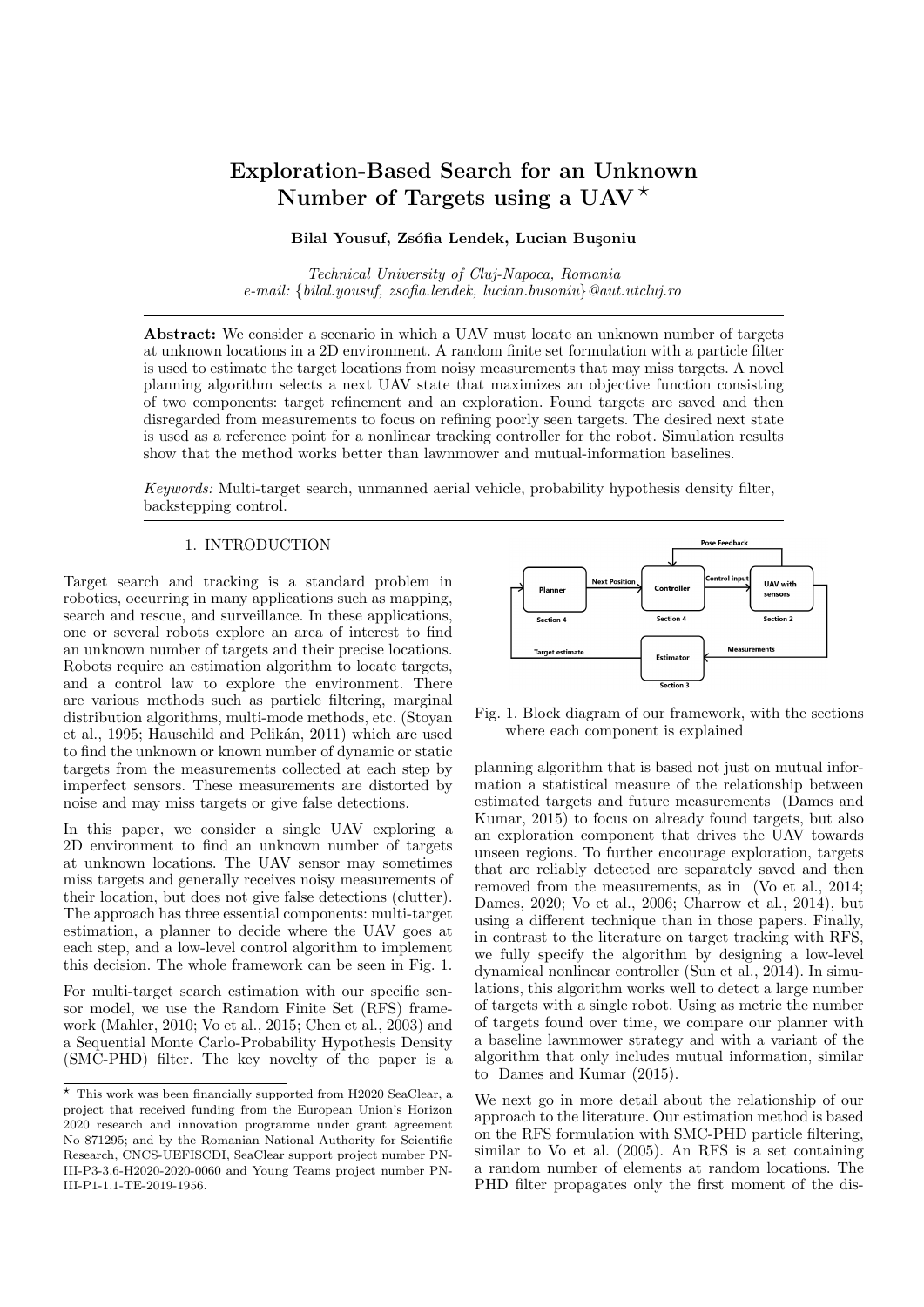tribution, which intuitively represents an expected count of targets in each area, rather than the full multi-target posterior (Dames, 2020). In robotics, many approaches were developed to solve target search and tracking problems with RFS representations. E.g. Dames et al. (2017) define the planner based on mutual information between the target and a binary sensor. Xu et al. (2013) present the idea of mixed nonlinear programming for assigning robots to targets. A Voronoi-based method known as Lloyd's algorithm is used to localize the targets by Dames (2020). In the present paper, we develop a planner algorithm that similar to the method of Dames and Kumar (2015) but with the key addition of the exploration function. For our specific problem, the trajectory tracking controller is designed using a backstepping-based dynamical nonlinear control algorithm for the UAV (Sun et al., 2014) as it is simple and computationally efficient.

The remaining material is structured as follows, see again also Fig. 1. Section 2 defines the problem, followed by the SMC-PHD filtering framework in Section 3. In Section 4, we develop the planner algorithm based on mutual information and exploration along with describing the controllere. Section 5 presents the simulation results. Finally, Section 6 concludes the paper.

## 2. PROBLEM FORMULATION



Fig. 2. 2D space with 6 targets and a UAV with a circular field of view. The dark orange, yellow, and blue colors show the probability of observation (higher to lower) at the current position of the UAV.

The problem we consider is a single multi-rotor UAV exploring a 2D target space (environment)  $E^s$  in search of static targets, as shown in Fig. 2. The UAV is assumed to localize itself within the environment with sufficient accuracy. The robot seeks to locate the set  $\mathcal{X}_k$  of  $\mathcal{N}_k$ stationary targets at positions  $x_{ik} \in E^s$ , where k denotes the discrete time step. Both the cardinality  $(|X_k| = N_k)$ and the locations of the targets are unknown to UAV. In general, the number of targets varies with  $k$ , but here we will take it constant; nevertheless, the estimated number of targets still varies due to the motion of the UAV causing targets to appear in the sensor field of view (FOV). The pose of the UAV is denoted by  $q_{k+1} \in \mathbb{R}^{n_q}$  and consists of the UAV's current position, orientation, and velocity. Notation  $n_q$  is the dimension of the UAV state. The nonlinear UAV dynamics are:

$$
q_{k+1} = \mathcal{Y}(q_k; u_k) \tag{1}
$$

where  $u_k \in \mathcal{U} \subseteq \mathbb{R}^{n_u}$  is the control input. Notation  $\mathcal{U}$  is the input domain,  $n_{\nu}$  is the dimension of the input space, and the sampling period is  $\Delta$ .

The objective is to find the position of all the targets in a small number of steps. To define the framework more explicitly, we discuss the RFS formulation in Section 2.1, and present our specific sensor model in Section 2.2.

#### 2.1 Random Finite Set Model

In multi-target search, the states and observations are two collections of individual targets and measurements. Let  $X_k = \{x_{1k}; x_{2k}; \dots; x_{N_kk}\} \subset E^s$  denote the realization of the RFS (Vo et al.,  $2005$ ) target state at time step k. The UAV receives a set of  $M_k$  measurements at step k as  $Z_k = \{Z_{1k}; Z_{2k}; \dots; Z_{M_k,k}\}\subset E^o$ . The multi-target state and measurement are characterized by RFS  $\Xi_k$ ,  $\Sigma_k$ respectively:

$$
\begin{aligned} \Xi_k &= s_k(X_{k-1}) \cup \Gamma_k \\ \Sigma_k &= \Theta_k(X_k) \end{aligned} \tag{2}
$$

Overall,  $\Xi_k$  encapsulates the multi-target evolution, where  $s_k(X_{k-1})$  denotes the surviving targets at time step k depending on the previous set of targets  $X_{k}$ <sub>1</sub>, and  $\Gamma_k$ defines the target birth term. We consider target birth since even though all targets are present from the start in reality, they appear gradually in the sensor field of view.  $\Sigma_k$  encloses the sensor characteristics consisting of measurements  $\Theta_k(X_k)$  generated by a set of targets  $X_k$ , which are affected by noise and a probabilistic sensor field of view that leads to missed detections, see Section 2.2.

#### 2.2 Sensor Model

Here, we describe the sensor model specific for our problem using the RFS framework. Consider a robot equipped with a sensor that is capable to detect targets depending on the FOV, as in Fig. 2. The probability of the robot with pose  $q$  of detecting a target at position  $x$  is given by  $d(x; q) = Ge^{-k/k=2}$ , where  $G \le 1$  is a constant and  $=(\frac{X_x-X_q}{F_X}, \frac{Y_x-Y_q}{F_Y})$  is the normalized distance of the target from the UAV. In,  $(\mathcal{X}_x, \mathcal{Y}_x)$  denotes the target position,  $(\mathcal{X}_q, \mathcal{Y}_q)$  defines the UAV position, and  $(\mathsf{F}_X, \mathsf{F}_Y)$ defines the height and width of the sensor field of view. Whether the target  $x_{ik}$  is detected or not is decided using a Bernoulli distribution,  $b_{ik} \sim \mathcal{B}(\mathcal{A}(x_{ik}; q_k))$ . Then  $Z_k$  is defined as:

$$
Z_k = \frac{1}{\int_{i \in \mathcal{I}^*} \frac{1}{\sum_{i=1}^{k} (X_{i,k} - X_{i,k})^2 + \sum_{i=1}^{k} (X_{i,k} - X_{i,k})^2}
$$
\n
$$
d_{ik} = \frac{1}{(X_{i,k} - X_{i,k})^2 + (Y_{i,k} - Y_{i,k})^2}
$$
\n
$$
d_k = \arctan \frac{Y_{i,k} - Y_{i,k}}{X_{i,k} - X_{i,k}}
$$
\n
$$
N(\omega, \Omega, \Omega) \leq C_1 \leq \omega_{\Omega} \leq \omega_{\Omega} \leq \omega_{\Omega} \leq \omega_{\Omega} \leq \omega_{\Omega} \leq \omega_{\Omega} \leq \omega_{\Omega} \leq \omega_{\Omega} \leq \omega_{\Omega} \leq \omega_{\Omega} \leq \omega_{\Omega} \leq \omega_{\Omega} \leq \omega_{\Omega} \leq \omega_{\Omega} \leq \omega_{\Omega} \leq \omega_{\Omega} \leq \omega_{\Omega} \leq \omega_{\Omega} \leq \omega_{\Omega} \leq \omega_{\Omega} \leq \omega_{\Omega} \leq \omega_{\Omega} \leq \omega_{\Omega} \leq \omega_{\Omega} \leq \omega_{\Omega} \leq \omega_{\Omega} \leq \omega_{\Omega} \leq \omega_{\Omega} \leq \omega_{\Omega} \leq \omega_{\Omega} \leq \omega_{\Omega} \leq \omega_{\Omega} \leq \omega_{\Omega} \leq \omega_{\Omega} \leq \omega_{\Omega} \leq \omega_{\Omega} \leq \omega_{\Omega} \leq \omega_{\Omega} \leq \omega_{\Omega} \leq \omega_{\Omega} \leq \omega_{\Omega} \leq \omega_{\Omega} \leq \omega_{\Omega} \leq \omega_{\Omega} \leq \omega_{\Omega} \leq \omega_{\Omega} \leq \omega_{\Omega} \leq \omega_{\Omega} \leq \omega_{\Omega} \leq \omega_{\Omega} \leq \omega_{\Omega} \leq \omega_{\Omega} \leq \omega_{\Omega} \leq \omega_{\Omega} \leq \omega_{\Omega} \leq \omega_{\Omega} \leq \omega_{\Omega} \leq \omega_{\Omega} \leq \omega_{\Omega} \leq \omega_{\Omega} \leq \omega_{\Omega} \leq \omega_{\Omega} \leq \omega_{\
$$

where  $\mathscr{U}_{ik} \sim \mathcal{N}(:,0,R)$  is Gaussian noise with mean  $\mathbf{0} =$  $[0, 0]$ <sup>></sup> and covariance R, taken as a diagonal matrix where every diagonal element is <sup>2</sup>;  $(\mathcal{X}_{X_{i,k}};\mathcal{Y}_{X_{i,k}})$  is the position of target *i* in the space  $E^s$ ; and  $d_{ik}$ ; ik are the distance and bearing of target i relative to the UAV position.

## 3. SMC BASED PHD FRAMEWORK

This section summarizes the Sequential Monte Carlo (SMC) based Probability Hypothesis Density (PHD) filtering framework. We start with discussing the intensity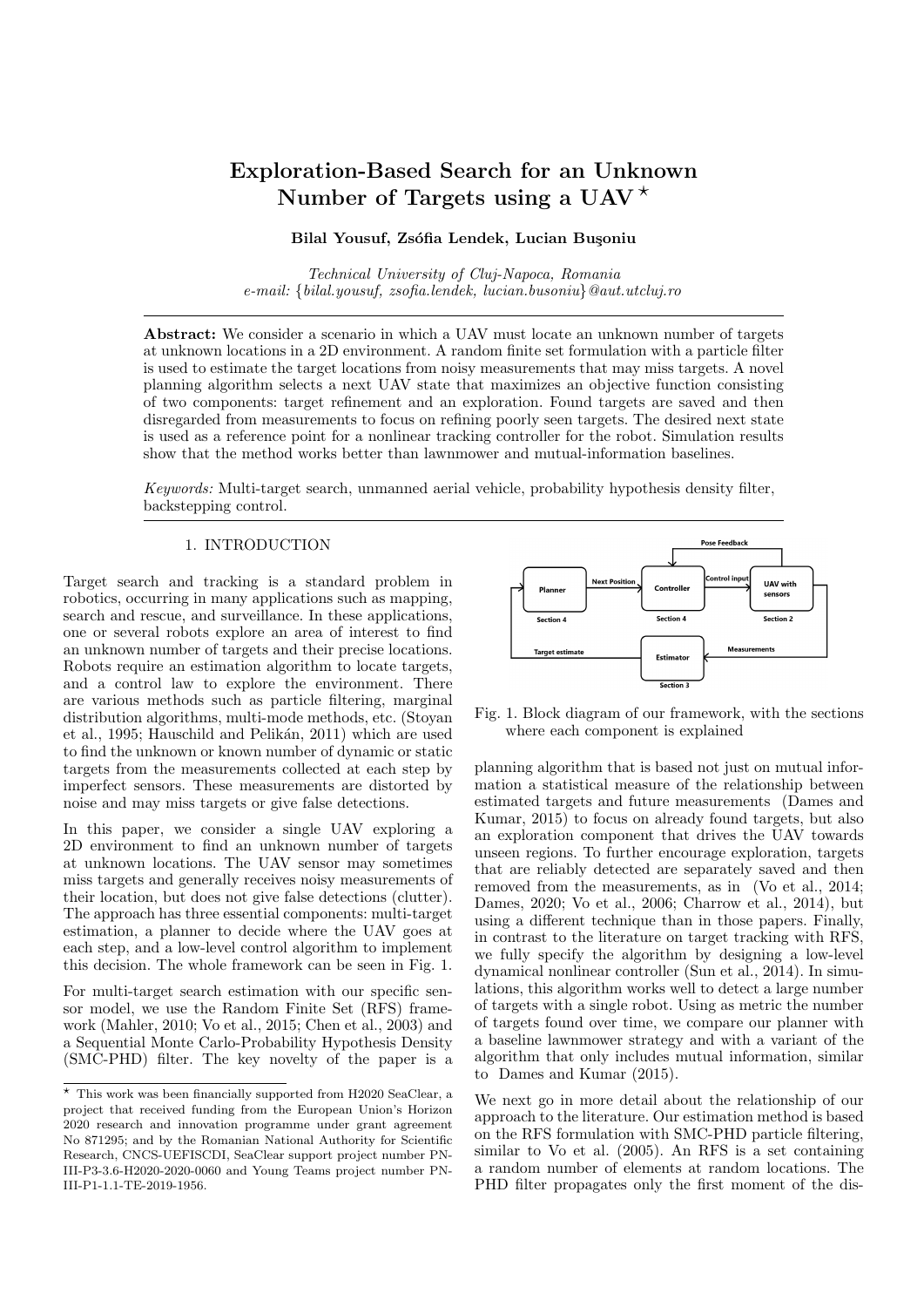function in Section 3.1, followed by the PHD prediction and update operations on RFS in Section 3.2. The Sequential Monte Carlo-based approximation is defined in Sections 3.3. Resizing and resampling the set of particles are discussed in Section 3.4.

#### 3.1 Intensity Function

The Probability Hypothesis Density (PHD) is a function defined over the target space with the property that its integral over any region S is the expected number of targets in that region. To define it formally, consider first a given set of targets X. A subset  $S \subseteq E^s$  contains a number of targets  $N_X(S) = \chi_{2X} 1_S(X) = |X \cap S|$ . The RFS  $\Xi$ , of which one realization is  $X$ , is similarly defined by the *random* counting measure  $N(S) = |\Xi \cap S|$ . The intensity measure  $V$  is defined as:

$$
V(S) \equiv E[N(S)]
$$

for each  $S \subseteq E^s$ . V thus gives the expected number of elements of  $\Xi$  in S. The intensity function  $D$  is defined as:

$$
D = \frac{dV}{d} \tag{4}
$$

where is the Lebesgue measure (Goodman et al., 1997). The intensity function is similar to a probability density function, with the key difference that its integral over the entire domain is not 1, but the number of targets. An example of the intensity measure is given in Fig. 3, where the sets S are the squares and the shades of gray are the values V for each S.

#### 3.2 PHD Filter

The overall PHD filter (Vo et al., 2005) is summarized as:

$$
D_{kjk - 1} = \Phi_{kjk - 1} D_{k - 1jk - 1}
$$
  

$$
D_{kjk} = \Psi_k D_{kjk - 1}
$$
 (5)

Here  $D_{kjk}$  1 is the prior and  $D_{kjk}$  denote the posterior. The PHD filter includes a prediction step  $\Phi_{k/k}$  1 that propagates the intensity function and an update step  $\Psi_k$ . Let  $D_{k-1/k-1}$  represent the intensity function corresponding to the multi-target prior at time step  $k - 1$ , for  $k \ge 1$ The PHD prior  $D_{k/k-1}$  is defined by:.

$$
D_{kjk-1} = \underbrace{\{ \Phi_{kjk-1} D_{k-1jk-1} \} (x_k)}_{E^s} =
$$
  
\n
$$
\Upsilon_k(x_k) + \underbrace{ \mathcal{O}_{kjk-1}(x_k; \cdot) D_{k-1jk-1} (\cdot) d}_{E^s}
$$
 (6)

where  $\mathcal{O}_{k/k-1}(x_k; \cdot)$  is the translation function, defining the new position of the target, and  $\Upsilon_k(x_k)$  denotes the intensity function of the spontaneous birth chosen here as a constant. In our specific problem, targets are stationary. The target translation function  $\mathcal{O}_{k/k-1}$  can then be written:

$$
\mathcal{O}_{kjk-1}(X_k; ) = p_s( )f_{kjk-1}(X_k | )
$$

where  $p_s($  ) is the probability that the target still exists at time step  $k$  given that it had previous location  $\,$  , and  $f_{k/k-1}(\cdot|\cdot)$  is the transition density of an individual target. The transition density of static targets is:

$$
f_{k/k-1}(x_k) = (x_k)
$$

with  $(x_k)$  the Dirac delta centered in  $x_k$ .



Fig. 3. Particle representation and illustration of the corresponding intensity measure. The red circles show the particles, and the shades of grid squares define the expected number of targets present in each square, equal to the sum of the weights of the particles in that square.

Now, to compute the posterior intensity function  $D_{k/k}$  at step k, we apply the PHD posterior operator  $\Psi_k(x)$  on the intensity function  $D_{k/k}$  1:

$$
D_{kjk} = (\Psi_k D_{kjk - 1})(X_k) =
$$
  
\n
$$
-\frac{X}{d_k(X_k)} + \frac{k_Z(X_k)}{k_Z Z_k} \cdot D_{kjk - 1}(X_k) \cdot D_{kjk - 1}(X_k)
$$
 (7)

where  $\tau_{d_k}(x_k)$  is the probability of non-detection, and  $\kappa$ <sub>kz</sub>(x) denotes the probability density function of detecting a target. We have:

$$
\begin{aligned}\n^-\frac{d_k(x_k)}{dz}(x_k) &= 1 - \frac{d(x_k; q_k)}{dz}(x_k) \\
&= \frac{d}{dz}(x_k; q_k)g(z_k|x_k) \\
kz \cdot D_{kjk} \quad 1 &= \frac{kz(x_k)D_{kjk} \quad 1(x_k)dx_k}{z_k}\n\end{aligned} \tag{8}
$$

The target measurement density  $g(z_k|x_k)$  is defined as:

$$
g(z_k|x_k) = \mathcal{N}(z_k; h(x_k); R)
$$

where  $g(z_k|x_k)$  is a Gaussian density function with covariance  $\overline{R}$  centered on  $h(x_k) = [d_{ik}, i_k]^T$  from (3).

# 3.3 SMC-PHD Filter

At time step  $k - 1$ , consider the intensity function  $D_{k-1/k-1}$ , represented in terms of particles  $\hat{D}_{k-1/k-1}(X_{k-1})$  $=$   $\begin{bmatrix} L_{k-1} & j(i) \\ j=1 \end{bmatrix}$  $\frac{k^{(1)}}{k-1}$   $\frac{k^{(i)}}{k-1}$  ( $X_{k-1}$ ). This representation reduces the computational complexity of the filter updates. Note that  $E \left| \Xi_k \cap S \right| Z_{1:k} \approx \left| \frac{L_k}{j=1} 1_S(X_k^{(i)}) \right|$  $\binom{k}{k}$  ) !  $\binom{k}{k}$  $\chi^{(1)}$ : the expected number of targets in a set S is equal to the sum of the weights of the particles in that set, see again Fig. 3. Substituting  $\hat{D}_{k-1/k-1}$  in equation (6), one gets

$$
(\Phi_{kjk-1}\hat{D}_{k-1jk-1})(x_k) =
$$
  
\n
$$
\stackrel{k_{k-1}}{\times} \frac{1}{k_{k-1}\mathcal{O}_{kjk-1}(x_k; x_{k-1}^{(i)}) + \Upsilon_k(x_k)
$$
 (9)

A particle approximation of  $\Phi_{k/k}$   $\hat{D}_{k-1/k}$  an be derived by applying importance sampling to each of its terms. Define the importance (or proposal) densities  $\tilde{p}_k(\cdot|Z_k)$ ; and  $\tilde{q}_k(\cdot|x_{k-1};Z_k)$ . In our specific framework for static target tracking and detection, we take the proposal density for target birth to be  $\tilde{p}_k(x_k|Z_k) \sim$  $\mathcal{N}(x_k; (Z_k); R(Z_k))$  which is a Gaussian defined by the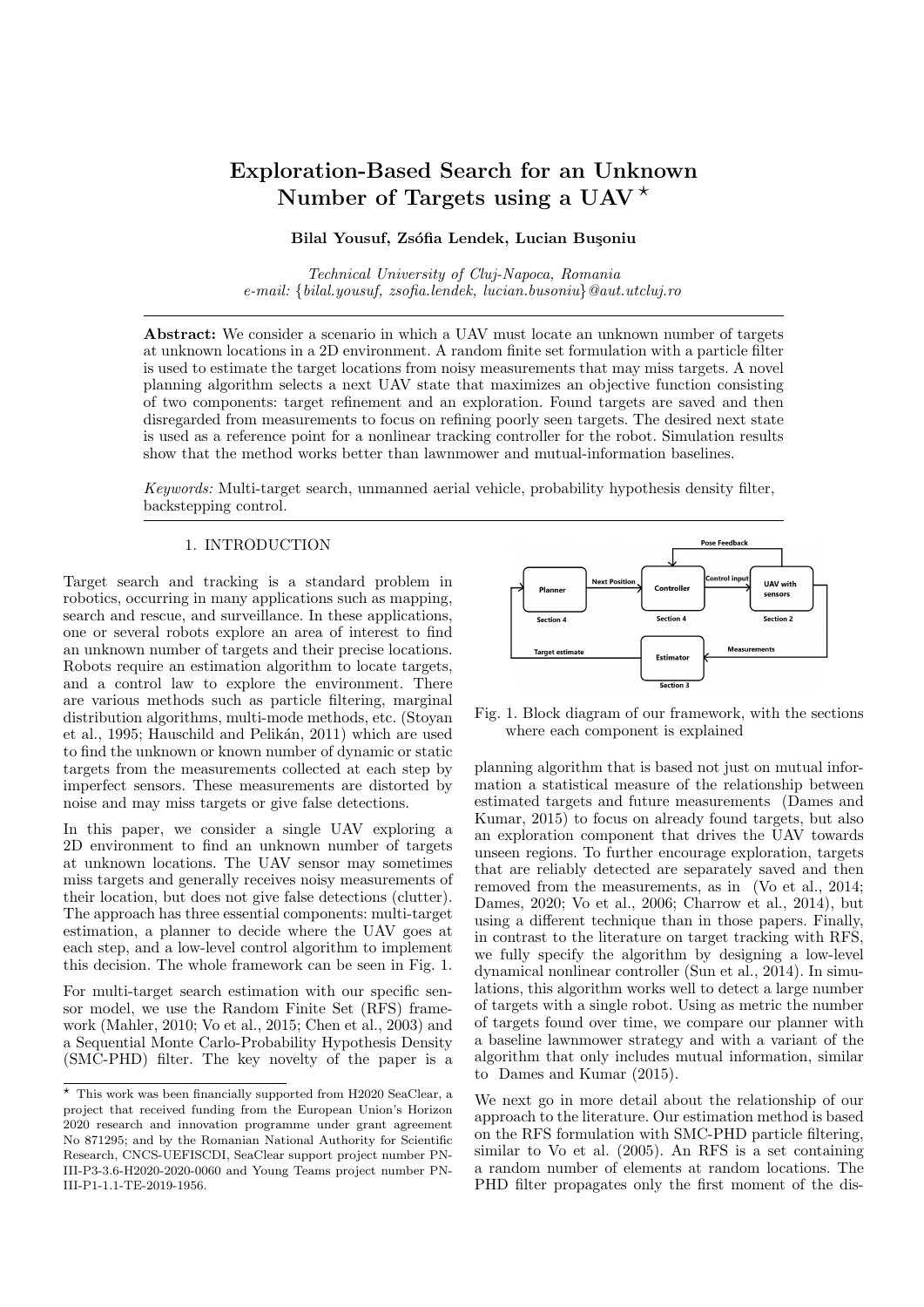empirical mean  $(Z_k)_{\text{p}} = \frac{1}{|Z_k|}$   $Z_2 Z_k h^{-1}(Z)$  and covariance  $R(Z_k) = \frac{1}{jZ_kj} \Big|_{z \geq Z_k} [h^{-1}(z) - (Z_k)][h^{-1}(z) (Z_k)$ <sup>></sup> of the set of observations  $Z_k$ . To calculate the empirical mean and covariance, as the targets are in Cartesian space, we convert the measurement set  $Z_k$  from polar to Cartesian coordinates by applying  $h^{-1}(Z_k)$ . The transition proposal density in the static target scenario can be written as:

$$
\tilde{q}_k(x_k|x_k^{(i)})^2 Z_k = x_{k-1}^{(i)}(x_k)
$$

Equation (9) is then reformulated as:

$$
(\Phi_{kjk-1}\hat{D}_{k-1jk-1})(x_k) = \sum_{i=1}^{k_{\mathcal{K}}-1} I_{k-1}^{(i)} \frac{\mathcal{O}_{kjk-1}(x_k; x_{k-1}^{(i)})}{\tilde{q}_k(x_k | x_{k-1}^{(i)}; Z_k)}.
$$

$$
\tilde{q}_k(x_k | x_{k-1}^{(i)}; Z_k) + \frac{\Upsilon_k(x_k)}{\tilde{p}_k(x_k | Z_k)} \tilde{p}_k(x_k | Z_k)
$$
(10)

Thus, the Monte-Carlo approximation is obtained as:

$$
(\hat{\Phi}_{kjk-1}\hat{D}_{k-1jk-1})(x_k) \equiv \sum_{i=1}^{L_k} \chi^{i+J_k} f_{kjk-1-x_k^{(i)}}(x_k) \quad (11)
$$

where  $L_{k-1}$  is the number of existing particles and  $J_k$  is the number of new particles arising from the birth process. We denote  $L_k \equiv L_{k-1} + J_k$ . The required particles are drawn according to (Vo et al., 2005):

$$
X_k^{(i)} \sim \begin{array}{c} \tilde{q}_k(\cdot | x_{k-1}^{(i)}, Z_k) & i = 1, \dots, L_{k-1} \\ \tilde{p}_k(\cdot | Z_k) & i = L_{k-1} + 1, \dots, L_k \end{array}
$$

The weights of the particles are computed as (Vo et al., 2005):  $\cap$ 

$$
I_{k/k-1}^{(i)} = \begin{cases} \sum_{k=1}^{\infty} \frac{\mathcal{O}_{k|k-1}(x_k^{(i)}, x_{k-1}^{(i)})\omega_{k-1}^{(i)}}{\tilde{q}_k(x_k^{(i)}|x_{k-1}^{(i)}, Z_k)} & i = 1, \dots, L_{k-1} \\ \sum_{k=1}^{\infty} \frac{\Upsilon_k(x_k^{(i)})}{\sqrt{k \cdot \tilde{p}_k(x_k^{(i)}|Z_k)}} & i = L_{k-1} + 1, \dots, L_k \end{cases}
$$

Next we discuss the update step. The prior step yielded a function  $D_{k/k}$  1 represented by  $(I_{k/k}^{(i)})$  $\frac{(i)}{k/k}$  1<sup>;</sup>  $X_k^{(i)}$ ) $\frac{L_k}{i=1}$ . The update operator  $\hat{\Psi}_k$  then maps this function into one with particle representation  $(w_k^{(i)})$  $\binom{i}{k}$ ;  $X_k^{(i)}$ ) $\frac{L_k}{i=1}$ :

$$
\hat{D}_{kjk}(x) = (\hat{\Psi}_k \hat{D}_{kjk-1})(x) = \sum_{i=1}^{k} I_k^{(i)}_{k} x_k^{(i)}(x)
$$

by modifying the weights of the particles as follows:

$$
I_{k}^{(i)} = -_{d_{k}}(x_{k}^{(i)}) + \sum_{z \ge Z_{k}} \frac{kz(x_{k}^{(i)})}{C_{k}(z)} I_{kjk-1}^{(i)}
$$
  

$$
C_{k}(z) = \sum_{j=1}^{\mathcal{K}_{k}} kz(x_{k}^{(j)}) I_{kjk-1}^{(j)}
$$
(12)

Equation (12) is a particle-based representation of (7).

# 3.4 Adapting Particle Numbers and Resampling Particles At any time step  $k \geq 1$  let  $\hat{D}_{kjk} = \left| \int_{k}^{(i)} \right|$  $k^{(i)}$ ;  $x_k^{(i)}$ denote a particle approximation of  $D_{kjk}$ , where  $L_k$  is the particle count at k. The algorithm is designed such that the concentration of particles in a given region of the target space, say S, represents the approximated number of targets in S. At times there may be too few or too

many particles for a set of targets, depending on the sensor measurements. It would be more efficient to adapt the allocation, say  $\ell$  particles per target at each time step  $k$ where *l* is a tunable parameter. Since the expected number of targets  $N_{k/k}$  is

$$
\hat{N}_{kjk} = \sum_{j=1}^{\mathcal{K}^k} I_k^{(j)} \tag{13}
$$

it is natural to have the new number of particles  $\boldsymbol{L}_k^+$  =  $l\hat{N}_{kjk}$ . Note that in this section, we use notations with superscript  $+$  for the particle count and weights after resampling; to keep notation manageable, in all other sections we simply use  $L_k$ ,  $l_k^{(i)}$  $\kappa$ <sup>(*i*</sup>, leaving resampling implicit.

In most scenarios, the variance of the weights increases with time. The basic solution of this problem is to resample the particles, eliminating particles having low weights and multiplying particles with high weights to focus attention on the important zones. This can be accomplished by importance resampling  $L_k^+$  particles from  $\left| \right|_k^{(i)}$  $k^{(i)}$ ;  $x_k^{(i)}$ <sup>OL<sub>k</sub></sup>  $i=1$ and redistributing the total mass  $\hat{N}_{k/k}$  among the  $L_k^+$ resampled particles. We resample the new particles by randomly drawing them from the old set of particles with probabilities  $a_i = \frac{P\left(\frac{i}{L_k}\right)}{\frac{L_k}{j-1} \cdot \frac{l}{k}}$ . Then, the new weights +

 $\frac{1}{k}$   $\frac{1}{k}$   $\frac{1}{k}$  $k^{(i)}$ <sup>UL<sup>+</sup><sub>k</sub></sup>  $i=1$  are not normalized to 1 (as in standard particle filtering) but must sum up to  $\hat{N}_{kjk} = \begin{bmatrix} L_k & i \\ j = 1 \end{bmatrix}$  $\kappa$ <sup>(*i*</sup>). Each new weight is thus  $I_k^{+(i)} = \frac{\hat{N}_{kjk}}{L_k^+}.$ 

The PHD filter will be used by the planner in the following section to estimate target locations from measurements.

# 4. PLANNER

We now propose the planner algorithm to explore the environment so as to find and refine target positions. The planner integrates the filtering component from above. It works by making a greedy decision for the next UAV state  $q_{k+1}$  with the following procedure:

$$
q_{k+1} = \operatorname{argmax}_{q_{k+1} \ge 0_k} \{ I[x_{k+1}; \Lambda] + \cdots \kappa(x_{k+1}) \} \quad (14)
$$

Note that  $x_{k+1}$  denotes the position component of the next state  $q_{k+1}$ . The set of candidate next states,  $\mathbb{Q}_k$ , should be reasonably small to limit computational complexity. In our case, the set has eight different position choices: right, left, top, bottom, forward, and the diagonals. In addition to the positions, we must define the desired angles, and those are always 0. The distance from the actual states  $k$ to the future states  $k + 1$  is set to 9 meters.

The objective function have two components: target refinement  $\mathcal{T}_{k}(q_{k+1})$  and exploration  $E(q_{k+1})$ , with a tunable parameter that controls the tradeoff between the two components. The first, refinement component aims to better find the locations of the targets, and consists of the mutual information  $I[X_{k+1}; \Lambda]$  between the next position and a binary measurement event (Dames and Kumar, 2015). This event describes whether an empty measurement set  $Z_k$  will be received, based on the probability of detection:  $\Lambda = 0$ is the event that the robot receives no measurements, and